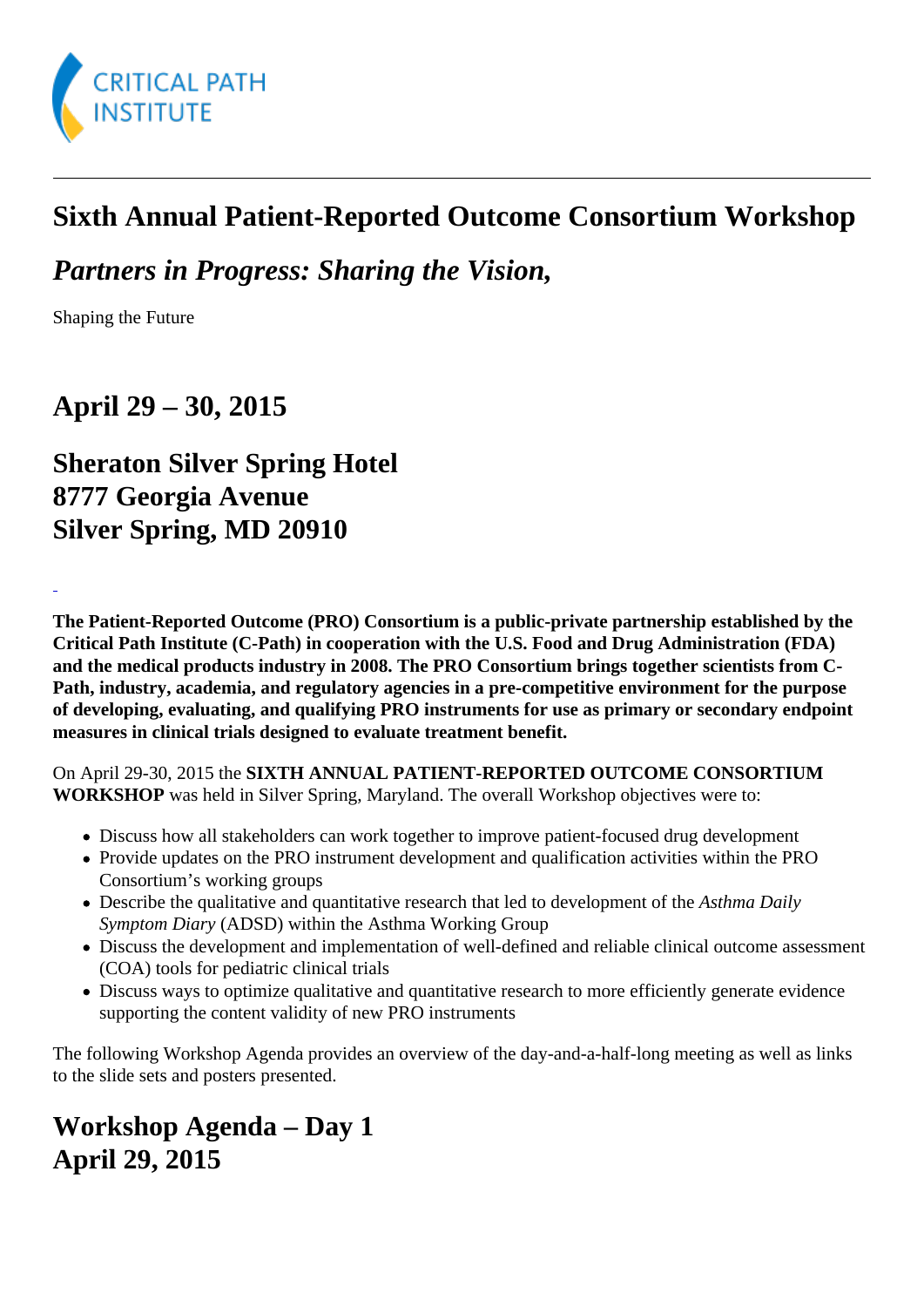|                | 7:30-8:30 am Registration and Continental Breakfast- Cypress Ballroom                                                                                                                                                                                                                                                                                         |  |
|----------------|---------------------------------------------------------------------------------------------------------------------------------------------------------------------------------------------------------------------------------------------------------------------------------------------------------------------------------------------------------------|--|
|                | Day 1 Morning Moderator: Ashley F. Slagle, MS, PhD<br>Clinical Outcome Assessment (COA) Qualification Scientific<br>Coordinator and Endpoint Reviewer, Study Endpoints and<br>Labeling Development (SEALD), Office of New Drugs (OND),<br>Center for Drug Evaluation and Research (CDER), U.S. Food and<br>Drug Administration (FDA)                          |  |
|                | Welcome and Patient-Reported Outcome Consortium Update<br>8:30-8:45 am Stephen Joel Coons, PhD Executive Director, Patient-<br>Reported Outcome (PRO) Consortium, Critical Path Institute (C-<br>Path)                                                                                                                                                        |  |
|                | 8:45-9:45 am Session 1: Stakeholder Collaboration to Improve Patient-<br><b>Centered Drug Development</b><br>Moderator: Ashley F. Slagle, MS, PhDCOA Qualification<br>Scientific Coordinator and Endpoint Reviewer, SEALD, OND,                                                                                                                               |  |
|                | CDER, FDA<br><b>Presenters and Panelists:</b><br>Janet W. Maynard, MD, MHS Clinical Team Leader, Division<br>of Pulmonary, Allergy, and Rheumatology Products (DPARP).<br>OND, CDER, FDA<br>Elektra Papadopoulos, MD, MPH Acting Associate Director,<br>Study Endpoints Team, SEALD, OND, CDER, FDA<br>Katarina Halling, MSc- Patient Reported Outcomes Group |  |
|                | Director, AstraZeneca and Industry Co-Director, PRO Consortium<br>Cynthia A. Bens Vice President, Public Policy, Alliance for<br>Aging Research                                                                                                                                                                                                               |  |
|                | 9:45-10:10 am Session 2: COA Qualification and Study Endpoints Update                                                                                                                                                                                                                                                                                         |  |
|                | Presenter:<br>Ashley F. Slagle, MS, PhD- COA Qualification Scientific<br>Coordinator and Endpoint Reviewer, SEALD, OND, CDER, FDA                                                                                                                                                                                                                             |  |
| 10:10-10:30 am | Break $-20$ min                                                                                                                                                                                                                                                                                                                                               |  |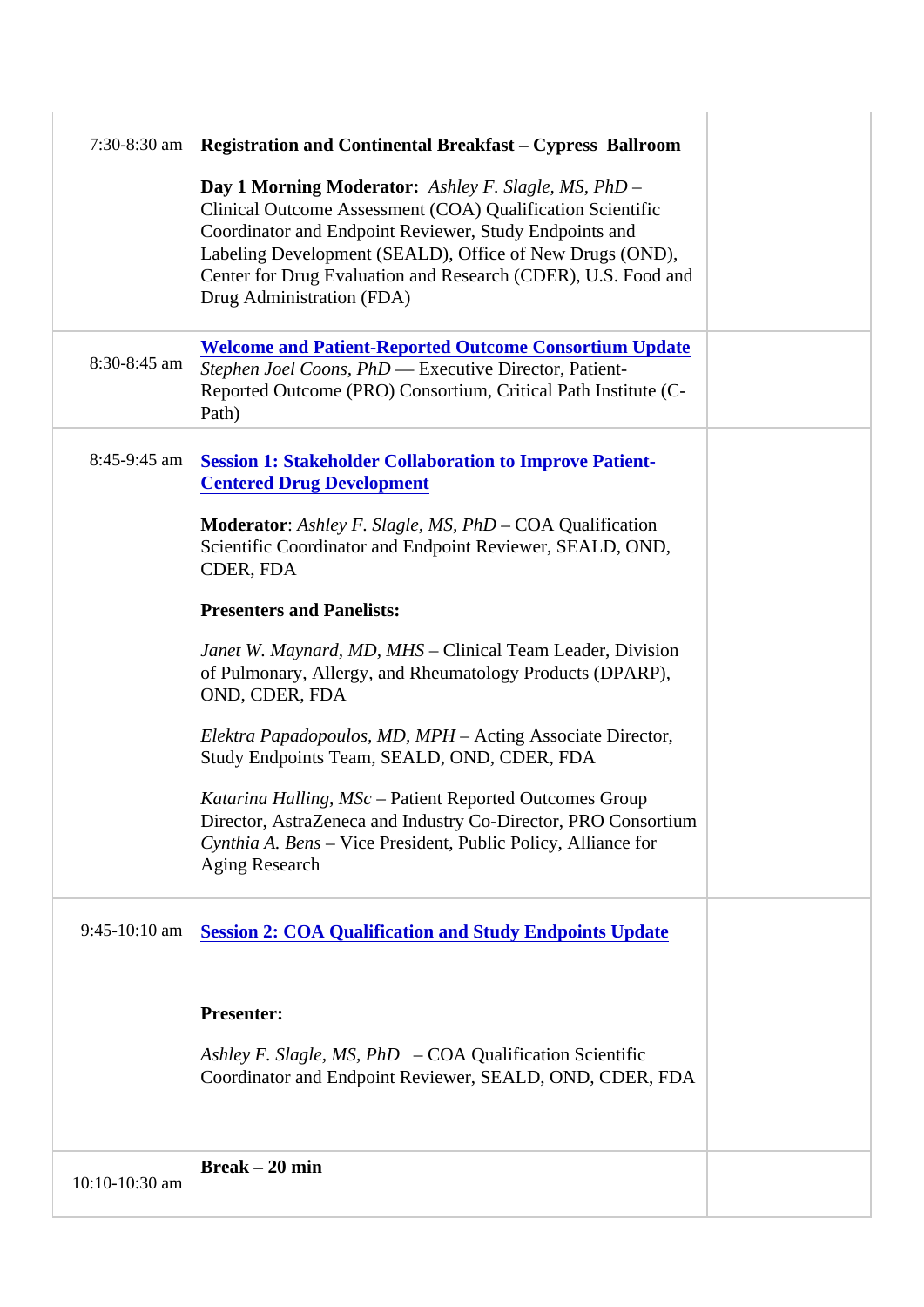|                   | 10:30-11:15 am Session 3 - The Asthma Working Group: On the Path to<br><b>Success</b>                                                                 |  |
|-------------------|-------------------------------------------------------------------------------------------------------------------------------------------------------|--|
|                   | Moderator: Josephine M. Norquist, MSPatient-Reported<br>Outcomes Specialist, Merck Sharp & Dohme, Corp                                                |  |
|                   | <b>Presenters and Panelists:</b>                                                                                                                      |  |
|                   | Linda Nelsen, MHS Director, Patient Reported Outcomes,<br>GlaxoSmithKline                                                                             |  |
|                   | Adam Gater, MSc Director, Endpoint Development and<br>Outcomes Assessment, Adelphi Values                                                             |  |
|                   | Elektra Papadopoulos, MD, MPH - Acting Associate Director,<br>Study Endpoints Team, SEALD, OND, CDER, FDA<br>Q & A                                    |  |
|                   | 11:15-12:15 pm Session 4: Patient-Centric Endpoints in Oncology                                                                                       |  |
|                   | Moderator: Katarina Halling, MSc- Patient Reported<br>Outcomes Group Director, AstraZeneca and Industry Co-<br>Director, PRO Consortium               |  |
|                   | <b>Presenters and Panelists:</b>                                                                                                                      |  |
|                   | Cindy Geoghegan Patient Advocate and Principal, Patient and<br><b>Partners LLC</b>                                                                    |  |
|                   | Paul G. Kluetz, MD-Acting Deputy Director, Office of<br>Hematology and Oncology Products (OHOP), OND, CDER, FDA                                       |  |
|                   | Ethan Basch, MD, MSe Director, Cancer Outcomes Research<br>Program, University of North Carolina at Chapel Hill                                       |  |
|                   | Q & A                                                                                                                                                 |  |
| $12:15 - 1:15$ pm | Lunch – Elm I, Elm II and Magnolia Ballroom                                                                                                           |  |
|                   | Day 1 Afternoon Moderator: Katarina Halling, MSc-Patient<br>Reported Outcomes Group Director, AstraZeneca and Industry<br>Co-Director, PRO Consortium |  |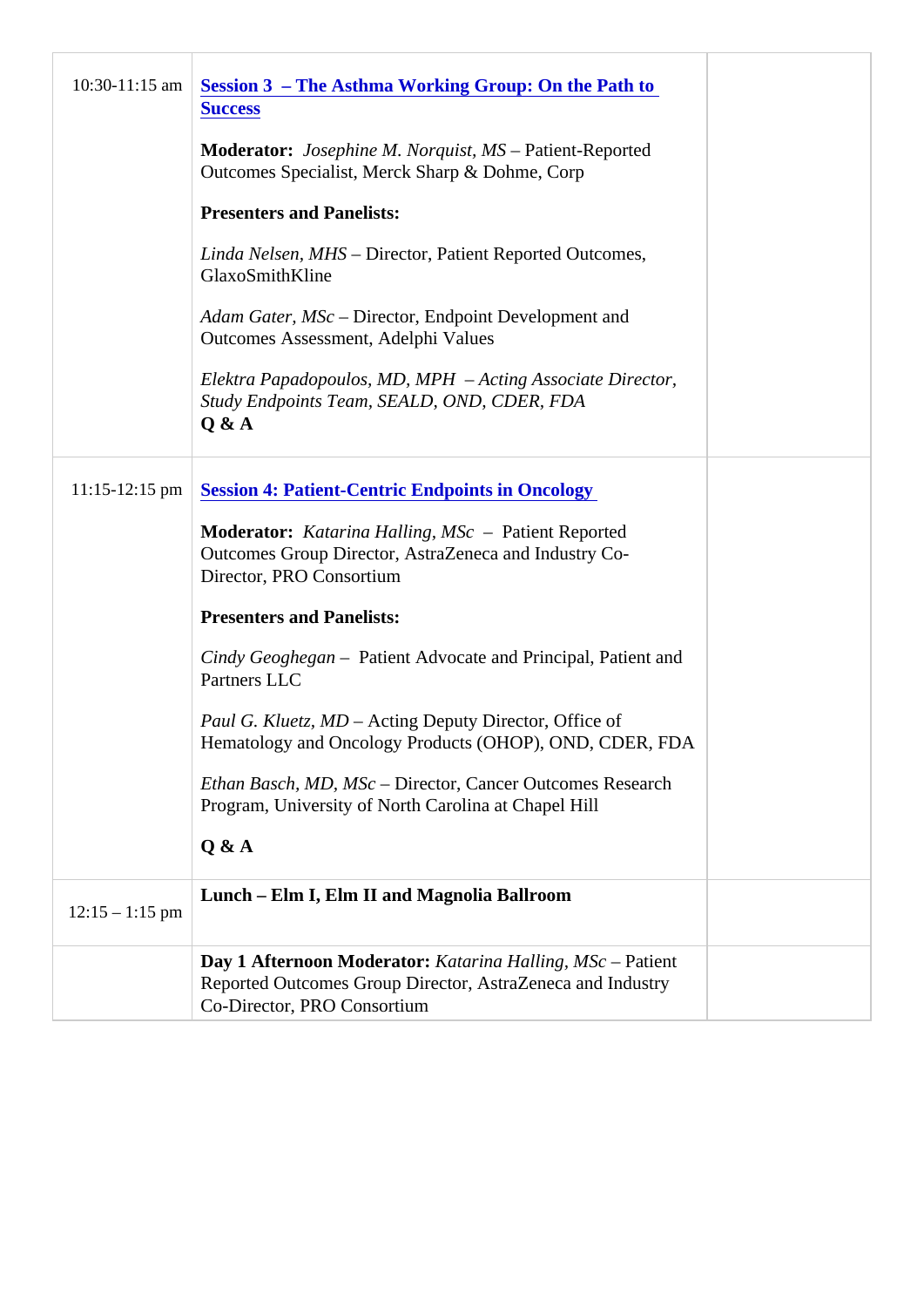|                  | 1:15 – 2:15 pm Session 5: Optimizing Qualitative and Quantitative Research:<br>How to Make the Process More Efficient                             |  |
|------------------|---------------------------------------------------------------------------------------------------------------------------------------------------|--|
|                  | Moderator: J. Jason Lundy, PhD - Principal, Outcometrix                                                                                           |  |
|                  | <b>Presenters and Panelists:</b>                                                                                                                  |  |
|                  | J. Jason Lundy, PhD Principal, Outcometrix                                                                                                        |  |
|                  | Stacie Hudgens, MA (AbD) Strategic Lead, Quantitative<br><b>Science, Clinical Outcomes Solutions</b>                                              |  |
|                  | R.J. Wirth, PhD- Managing Partner, Vector Psychometric<br>Group, LLC                                                                              |  |
|                  | Wen-Hung Chen, PhD Reviewer, Study Endpoints, SEALD,<br>OND, CDER, FDA                                                                            |  |
|                  | Q & A                                                                                                                                             |  |
|                  | 2:15 – 3:15 pm Session 6: Interpreting Change in Scores on COA Endpoint<br><b>Measures</b>                                                        |  |
|                  | Moderator: Cheryl D. Coon, PhD-Director, Healthcare<br>Analytics, Adelphi Values                                                                  |  |
|                  | <b>Presenters and Panelists:</b>                                                                                                                  |  |
|                  | Joseph C. Cappelleri, PhD, MPH, MSSenior Director of<br>Biostatistics, Pfizer Inc.                                                                |  |
|                  | Cheryl D. Coon, PhD-Director, Healthcare Analytics, Adelphi<br>Values                                                                             |  |
|                  | Scott Komo, DrPH Senior Statistical Reviewer, Office of<br>Biostatistics, CDER, FDA                                                               |  |
|                  | Laura Lee Johnson, PhD Associate Director, Division of<br>Biometrics III, Office of Biostatistics, Office of Translational<br>Sciences, CDER, FDA |  |
|                  | Q & A                                                                                                                                             |  |
| $3:15 - 3:45$ pm | Break $-30$ min                                                                                                                                   |  |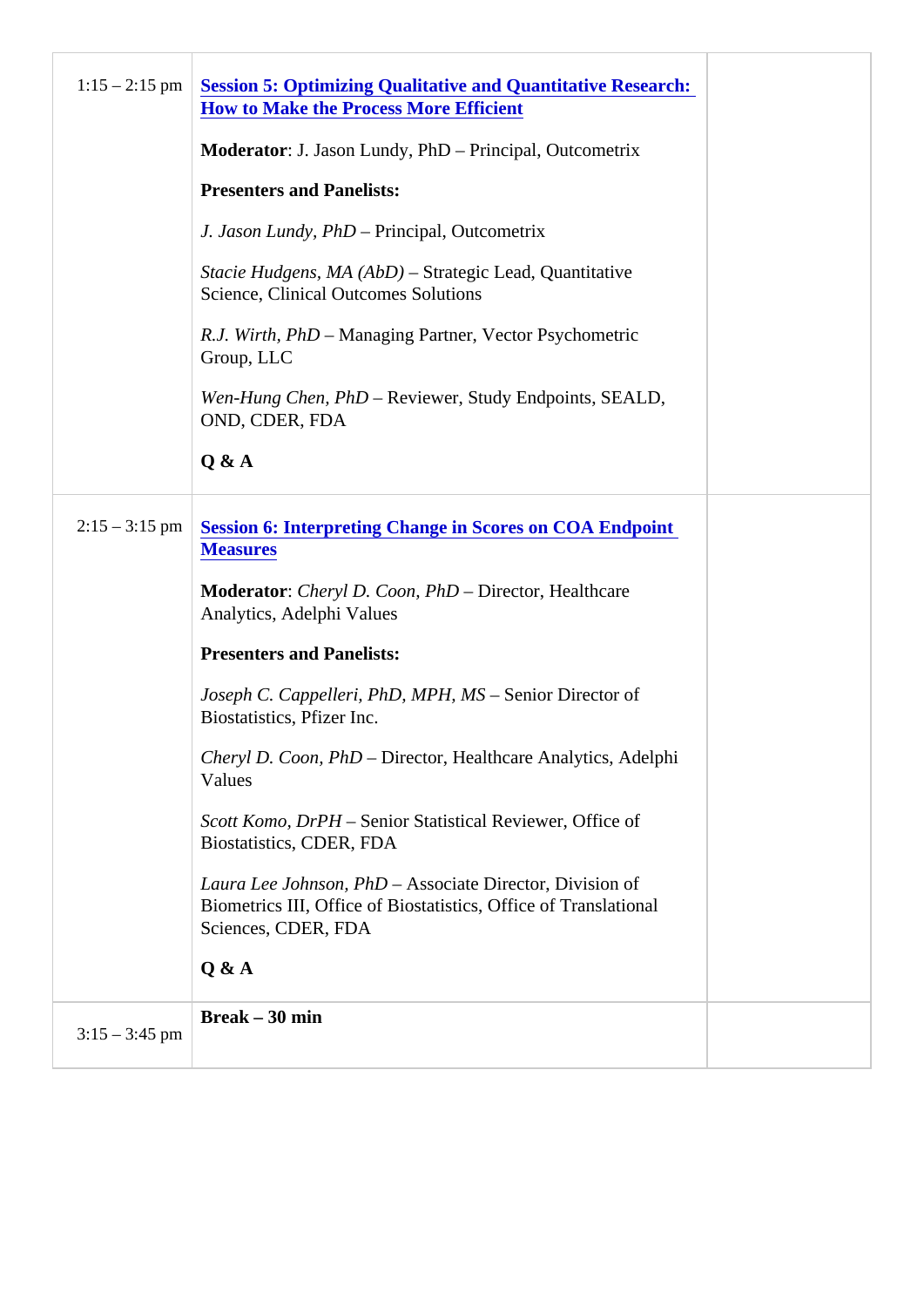|                        | 3:45 – 4:45 pm Session 7: Thinking with the End in Mind: From COA<br><b>Instrument to Endpoint</b>                                                |  |
|------------------------|---------------------------------------------------------------------------------------------------------------------------------------------------|--|
|                        | Moderator: Jean Paty, PhD- Principal Advisory Services,<br>Quintiles                                                                              |  |
|                        | <b>Presenters and Panelists:</b><br>Paul G. Kluetz, MD-Acting Deputy Director, OHOP, OND,<br>CDER, FDA                                            |  |
|                        | David S. Reasner, PhD Vice President, Data Science and Head,<br><b>Study Endpoints, Ironwood Pharmaceuticals</b>                                  |  |
|                        | Laura Lee Johnson, PhD Associate Director, Division of<br>Biometrics III, Office of Biostatistics, Office of Translational<br>Sciences, CDER, FDA |  |
|                        | Elisabeth (Liz) Piault-Louis, PharmD, MAPrincipal Outcomes<br>Research Scientist, Oncology Genentech, a member of the Roche<br>Group              |  |
|                        | Q & A                                                                                                                                             |  |
| 4:45 - 5:15 pm Adjourn | Day 1 Closing Remarks, Day 2 Preview                                                                                                              |  |
|                        | 5:30 – 7:00 pm Reception and Poster Session – Magnolia Ballroom                                                                                   |  |
|                        | Asthma<br>Cognition<br><b>Depression</b><br><b>Functional Dyspepsia</b><br>Irritable Bowel Syndrome (IBS)<br>Non-Small Cell Lung Cancer (NSCLC)   |  |

## Workshop Agenda – Day 2 April 30, 2015

| 7:30-8:30 am Ballroom | <b>Registration and Continental Breakfast-Cypress</b>                                                                                                                                                                                                                  |
|-----------------------|------------------------------------------------------------------------------------------------------------------------------------------------------------------------------------------------------------------------------------------------------------------------|
|                       | Session 8: Results from "Literature Review to<br>8:30 - 9:00 am Determine Empirical Basis for Response Scale Selection<br>in Patient-Reported Outcome Instrument Development"<br>Presenter:<br>Katharine S. Gries, PharmD, PhDSenior Research<br>Associate, Evide@ & A |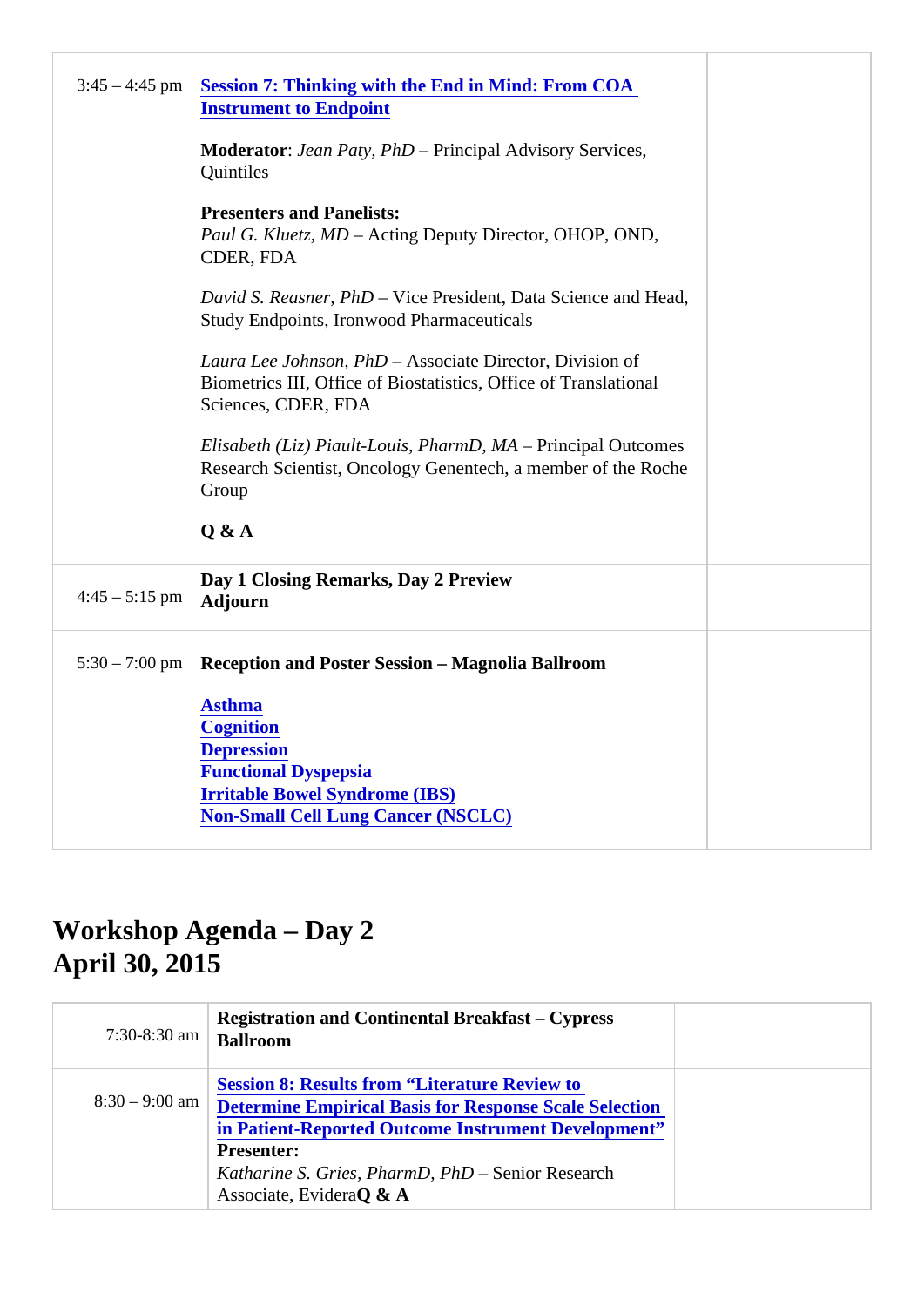|                    | Session 9: Practical Considerations in Implementing a<br>9:00 - 10:00 am Pediatric COA Measurement Strategy: A Case Study in<br><b>Functional Constipation</b><br>Moderator: Sarrit Kovacs, PhD-Study Endpoints<br>Reviewer, SEALD, OND, CDER, FDP resenters and<br>Panelists:<br>Andrew E. Mulberg, MD, FAAP, CPI Deputy Director,<br>Division Gastroenterology and Inborn Errors Products<br>(DGIEP), OND, CDER, FDA<br>Diane Turner-Bowker, PhD Engagement Leader I,<br>Quintiles<br>Gina Calarco (Smith), MPH, RN, CCRCAssociate<br>Director and Deputy Head of the Pediatric Center of<br><b>Excellence, Quintiles</b><br>Jean Paty, PhD Principal Advisory Services, Quintiles<br>Q & A                                                                                                                                   |  |
|--------------------|---------------------------------------------------------------------------------------------------------------------------------------------------------------------------------------------------------------------------------------------------------------------------------------------------------------------------------------------------------------------------------------------------------------------------------------------------------------------------------------------------------------------------------------------------------------------------------------------------------------------------------------------------------------------------------------------------------------------------------------------------------------------------------------------------------------------------------|--|
|                    | Break $-30$ min                                                                                                                                                                                                                                                                                                                                                                                                                                                                                                                                                                                                                                                                                                                                                                                                                 |  |
| $10:00 - 10:30$ am |                                                                                                                                                                                                                                                                                                                                                                                                                                                                                                                                                                                                                                                                                                                                                                                                                                 |  |
|                    | Session 10: ePRO Science and Innovation: BYOD<br>10:30 - 11:30 am Approaches and Equivalence Across Administration<br><b>Modalities</b><br>Moderator: Susan Vallow, RPh, MBA, MA - Senior<br>Director, Patient Focused Outcomes, GlaxoSmithKline<br><b>Presenters and Panelists:</b><br>Willie Muehlhausen, DVM Vice President, eCOA and<br>Innovation, ICON plc<br>Chad Gwaltney, PhD Chief Scientist and Regulatory<br>Advisor, Endpoints, ERT<br>Virginia (Gini) Kwitkowski, MS, RN, ACNP-BEClinical<br>Team Leader and Associate Director for Labeling,<br>Division of Hematology Products, OHOP, OND, CDER,<br><b>FDA</b><br>Cindy Howry, MS- Vice President, Product Strategy and<br>Innovation, YPrime and Vice Director, ePRO Consortium<br>Sheila Rocchio, MBA Vice President, Marketing and<br>Strategy, PHT<br>Q & A |  |